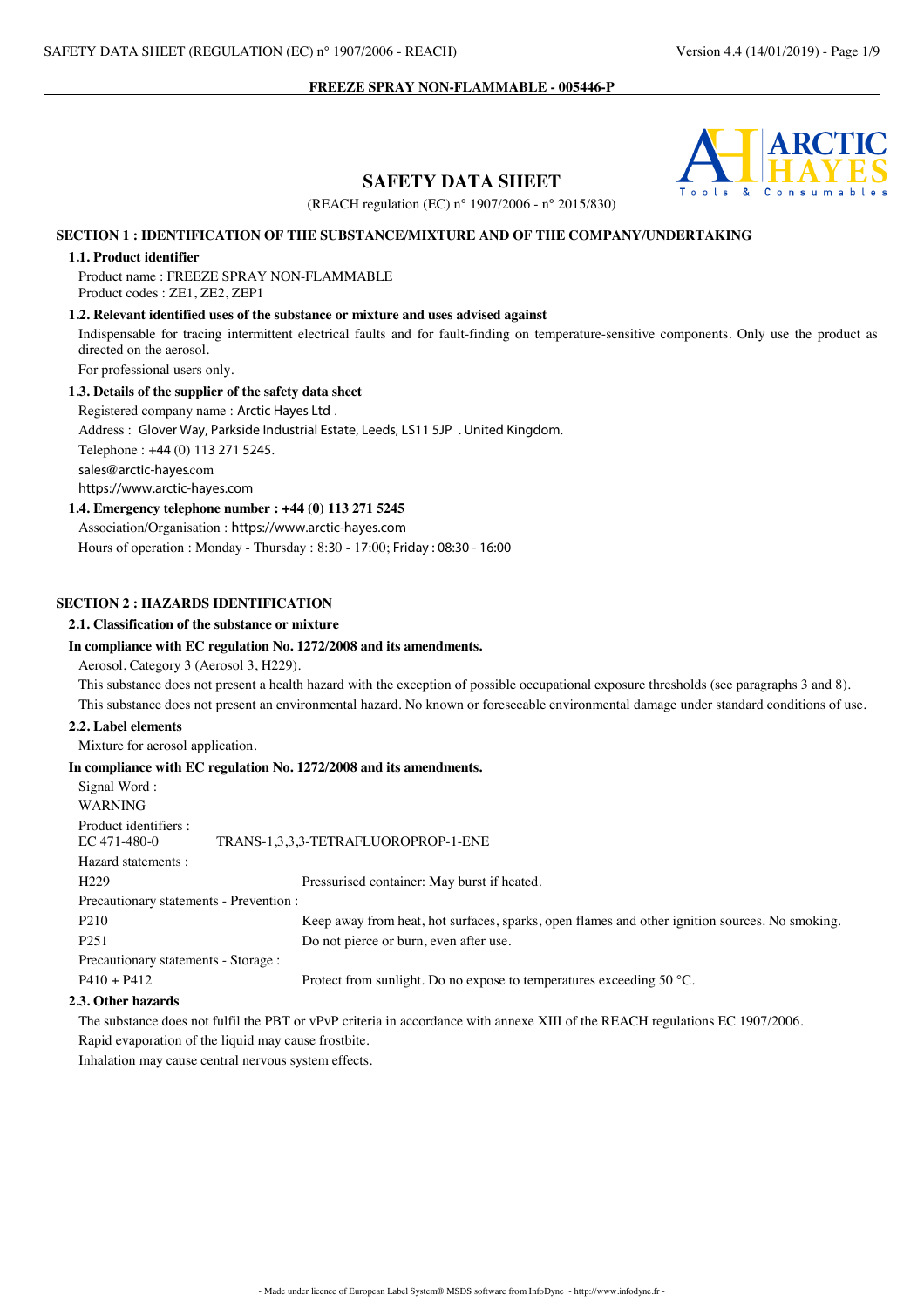#### **SECTION 3 : COMPOSITION/INFORMATION ON INGREDIENTS**

## **3.1. Substances**

## **Composition :**

| <b>Identification</b>               | (EC) 1272/2008    | Note | %    |
|-------------------------------------|-------------------|------|------|
| CAS: 29118-24-9                     | GHS <sub>04</sub> |      | 100% |
| $EC: 471-480-0$                     | Wng               |      |      |
| REACH: 01-0000019758-54             | Press. Gas. H280  |      |      |
|                                     |                   |      |      |
| TRANS-1,3,3,3-TETRAFLUOROPROP-1-ENE |                   |      |      |

#### **Information on ingredients :**

[7] Propellant gas

## **SECTION 4 : FIRST AID MEASURES**

As a general rule, in case of doubt or if symptoms persist, always call a doctor.

NEVER induce swallowing by an unconscious person.

## **4.1. Description of first aid measures**

#### **In the event of exposure by inhalation :**

If inhaled, remove to fresh air. Get medical attention if irritation develops and persists.

#### **In the event of splashes or contact with eyes :**

Rinse cautiously with water for several minutes. Remove contact lenses, if present and easy to do. Continue rinsing. If eye irritation persists : Get medical advice/attention.

# **In the event of splashes or contact with skin :**

Rapid evaporation of the liquid may cause frostbite. If there is evidence of frostbite, take a bath (do not rub) with lukewarm (not hot) water. If water is not available, cover with a clean, soft cloth or similar covering. Get medical attention if irritation develops or persists.

#### **In the event of swallowing :**

As this product is a gas, refer to the inhalation section.

### **4.2. Most important symptoms and effects, both acute and delayed**

See section 11.

## **4.3. Indication of any immediate medical attention and special treatment needed**

If you feel unwell, seek medical advice (show the label if possible). If symptoms persist, always call a doctor.

## **SECTION 5 : FIREFIGHTING MEASURES**

#### **5.1. Extinguishing media**

If the aerosols are exposed to a fire : keep containers cool by spraying with water from a protected position.

## **Suitable methods of extinction**

- In the event of a fire, use :
- sprayed water or water mist
- powder
- foam

- carbon dioxide (CO2)

## **5.2. Special hazards arising from the substance or mixture**

A fire will often produce a thick black smoke. Exposure to decomposition products may be hazardous to health.

Do not breathe in smoke.

In the event of a fire, the following may be formed :

- carbon monoxide (CO)
- carbon dioxide (CO2)
- Hydrogen fluoride
- Carbonyl halides
- Halogenated compounds

In a fire or if heated, a pressure increase will occur and the container may burst. Bursting aerosol containers may be propelled from a fire at high speed. Promptly isolate the scene by removing all persons from the vicinity of the incident if there is a fire. No action shall be taken involving any personal risk or without suitable training.

Move containers from fire area if this can be done without risk. Use water spray to keep fire-exposed containers cool.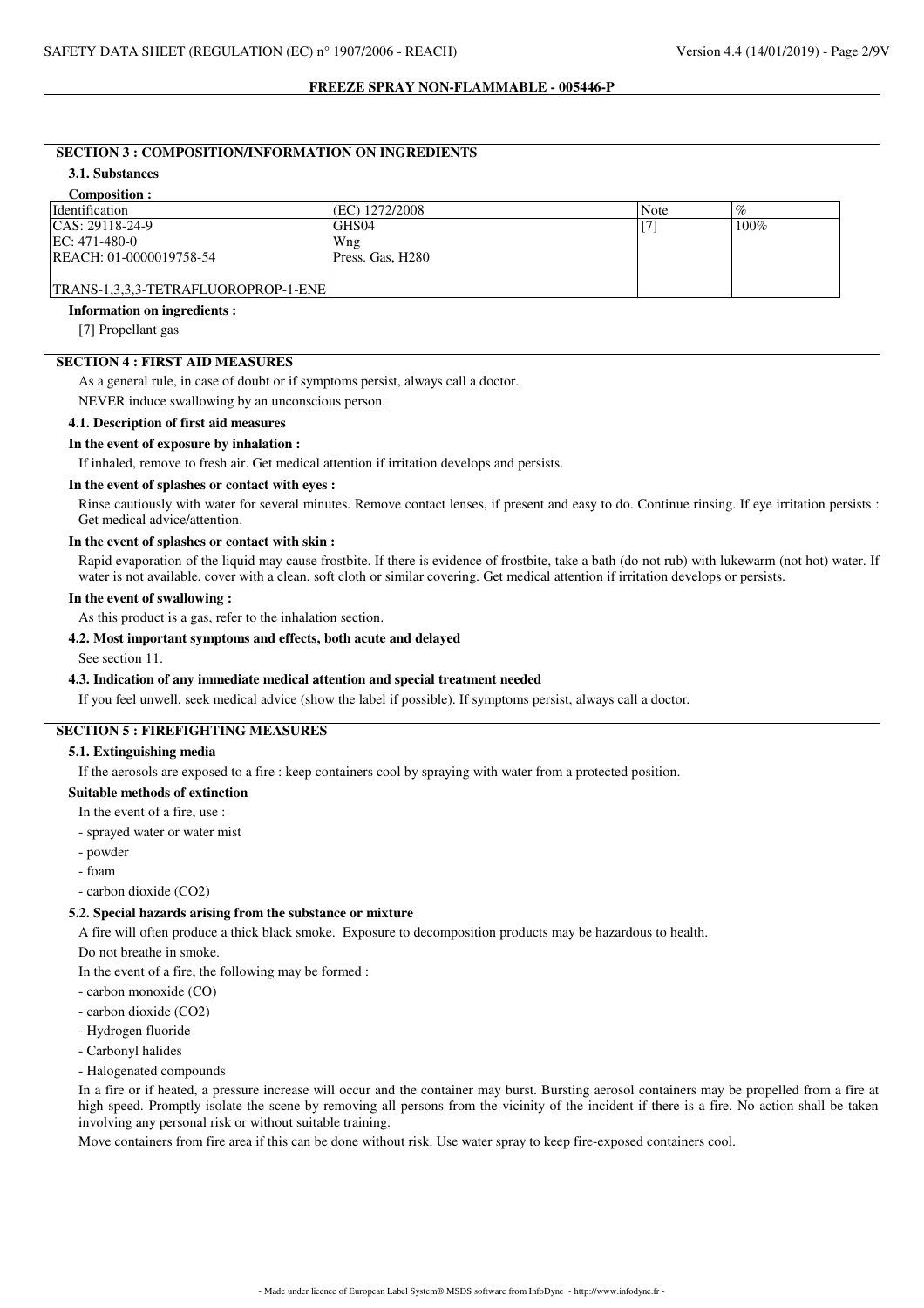#### **5.3. Advice for firefighters**

In the event of fire, wear self-contained breathing apparatus.

If possible, stop the product stream. Spray from a protected position till the containers are cool. If possible, take the aerosols outside. Keep public at a distance.

# **SECTION 6 : ACCIDENTAL RELEASE MEASURES**

## **6.1. Personal precautions, protective equipment and emergency procedures**

Consult the safety measures listed under headings 7 and 8.

### **For first aid worker**

First aid workers will be equipped with suitable personal protective equipment (See section 8).

## **6.2. Environmental precautions**

Contain and control the leaks or spills with non-combustible absorbent materials such as sand, earth, vermiculite, diatomaceous earth in drums for waste disposal.

Prevent any material from entering drains or waterways.

#### **6.3. Methods and material for containment and cleaning up**

Do not direct water spray at the point of leakage. Allow to evaporate.

## **6.4. Reference to other sections**

No data available.

# **SECTION 7 : HANDLING AND STORAGE**

Requirements relating to storage premises apply to all facilities where the substance is handled.

**7.1. Precautions for safe handling**

Always wash hands after handling.

#### **Fire prevention :**

Do not pierce or burn, even after use.

# Prevent access by unauthorised personnel.

**Recommended equipment and procedures :**

For personal protection, see section 8.

Observe precautions stated on label and also industrial safety regulations.

Do not breathe in aerosols.

## **Prohibited equipment and procedures :**

No smoking, eating or drinking in areas where the substance is used.

## **7.2. Conditions for safe storage, including any incompatibilities**

No data available.

# **Storage**

Pressurised container: protect from sunlight and do not expose to temperatures exceeding 50°C.

Keep away from heat and sources of ignition. Storage in a dry, frost-free and well ventilated place.

#### **Packaging**

Always keep in packaging made of an identical material to the original.

## **7.3. Specific end use(s)**

No data available.

# **SECTION 8 : EXPOSURE CONTROLS/PERSONAL PROTECTION**

## **8.1. Control parameters**

## **Occupational exposure limits :**

Trans-1,3,3,3-Tetrafluoroprop-1-ene : RCP-TWA-ppm : 800

#### **Derived no effect level (DNEL) or derived minimum effect level (DMEL):**

TRANS-1,3,3,3-TETRAFLUOROPROP-1-ENE (CAS: 29118-24-9) Final use: Workers. Exposure method: Inhalation.

Potential health effects:<br>
Long term systemic effects. DNEL : 3902 mg of substance/m3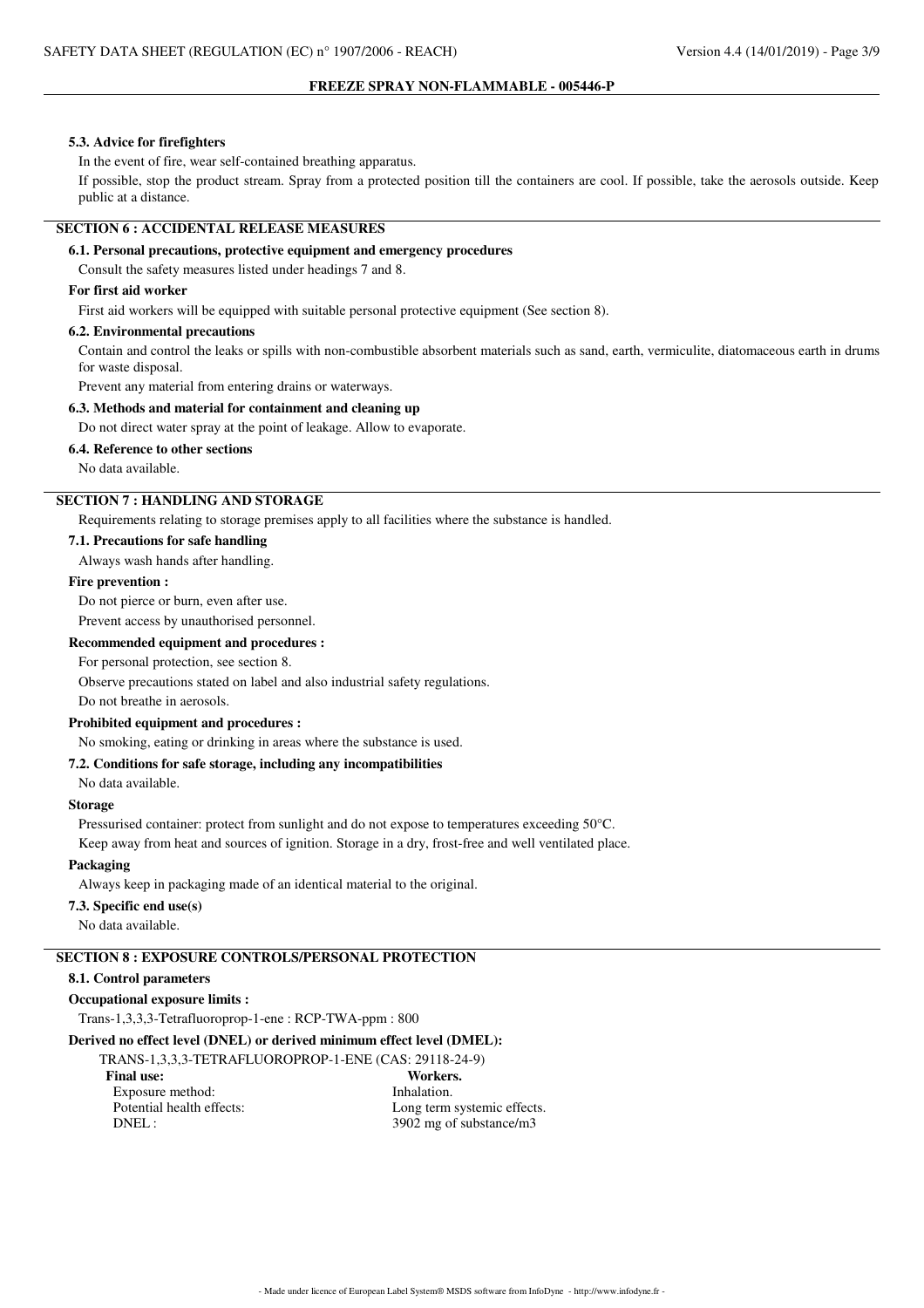| Consumers.                  |
|-----------------------------|
| Inhalation.                 |
| Long term systemic effects. |
| 830 mg of substance/m3      |
|                             |

## **Predicted no effect concentration (PNEC):**

| TRANS-1.3.3.3-TETRAFLUOROPROP-1-ENE (CAS: 29118-24-9) |                    |
|-------------------------------------------------------|--------------------|
| Environmental compartment:                            | Fresh water.       |
| PNEC:                                                 | $0.1 \text{ mg/l}$ |
|                                                       |                    |

## **8.2. Exposure controls**

## **Personal protection measures, such as personal protective equipment**

Use personal protective equipment that is clean and has been properly maintained.

Store personal protective equipment in a clean place, away from the work area.

Never eat, drink or smoke during use. Remove and wash contaminated clothing before re-using. Ensure that there is adequate ventilation, especially in confined areas.

#### **- Eye / face protection**

Avoid contact with eyes.

Use eye protectors designed to protect against liquid splashes

Before handling, wear safety goggles in accordance with standard EN166.

Do not spray in the direction of the eyes.

## **- Hand protection**

Wear suitable protective gloves in the event of prolonged or repeated skin contact.

Recommended properties :

- Impervious gloves in accordance with standard EN374

- Protective gloves against cold (EN511)
- Not necessary at efficient use. Wash your hands after contact with skin.

## **- Body protection**

Work clothing worn by personnel shall be laundered regularly.

After contact with the product, all parts of the body that have been soiled must be washed.

Not necessary at efficient use. Product in contact with skin may cause frostbite. Wash skin that has been in contact with the product, with water and soap.

## **- Respiratory protection**

Type of FFP mask :

Wear a disposable half-mask aerosol filter in accordance with standard EN149.

Do not breathe spray. Use only in well-ventilated areas.

#### **Exposure controls linked to environmental protection**

Emissions from ventilation or work process equipment should be checked to ensure they comply with the requirements of environmental protection legislation. In some cases, fume scrubbers, filters or engineering modifications to the process equipment will be necessary to reduce emissions to acceptable levels.

## **SECTION 9 : PHYSICAL AND CHEMICAL PROPERTIES**

#### **9.1. Information on basic physical and chemical properties**

| Physical state:                                        | Fluid liquid.          |  |  |  |
|--------------------------------------------------------|------------------------|--|--|--|
|                                                        | Spray.                 |  |  |  |
| Color:                                                 | Colourless, clear      |  |  |  |
| Odour:                                                 | Ether-like             |  |  |  |
| Important health, safety and environmental information |                        |  |  |  |
| pH:                                                    | Not relevant.          |  |  |  |
| Flash point interval :                                 | Not relevant.          |  |  |  |
| Vapour pressure $(50^{\circ}C)$ :                      | Not relevant.          |  |  |  |
| Density:                                               | 1.17                   |  |  |  |
| Water solubility:                                      | Insoluble. $0.373$ g/l |  |  |  |
| Partition coefficient: n-octanol/water :               | $log$ Pow 1.6          |  |  |  |
| Self-ignition temperature :                            | 368 °C.                |  |  |  |
| Flash point :                                          | Not applicable         |  |  |  |
|                                                        |                        |  |  |  |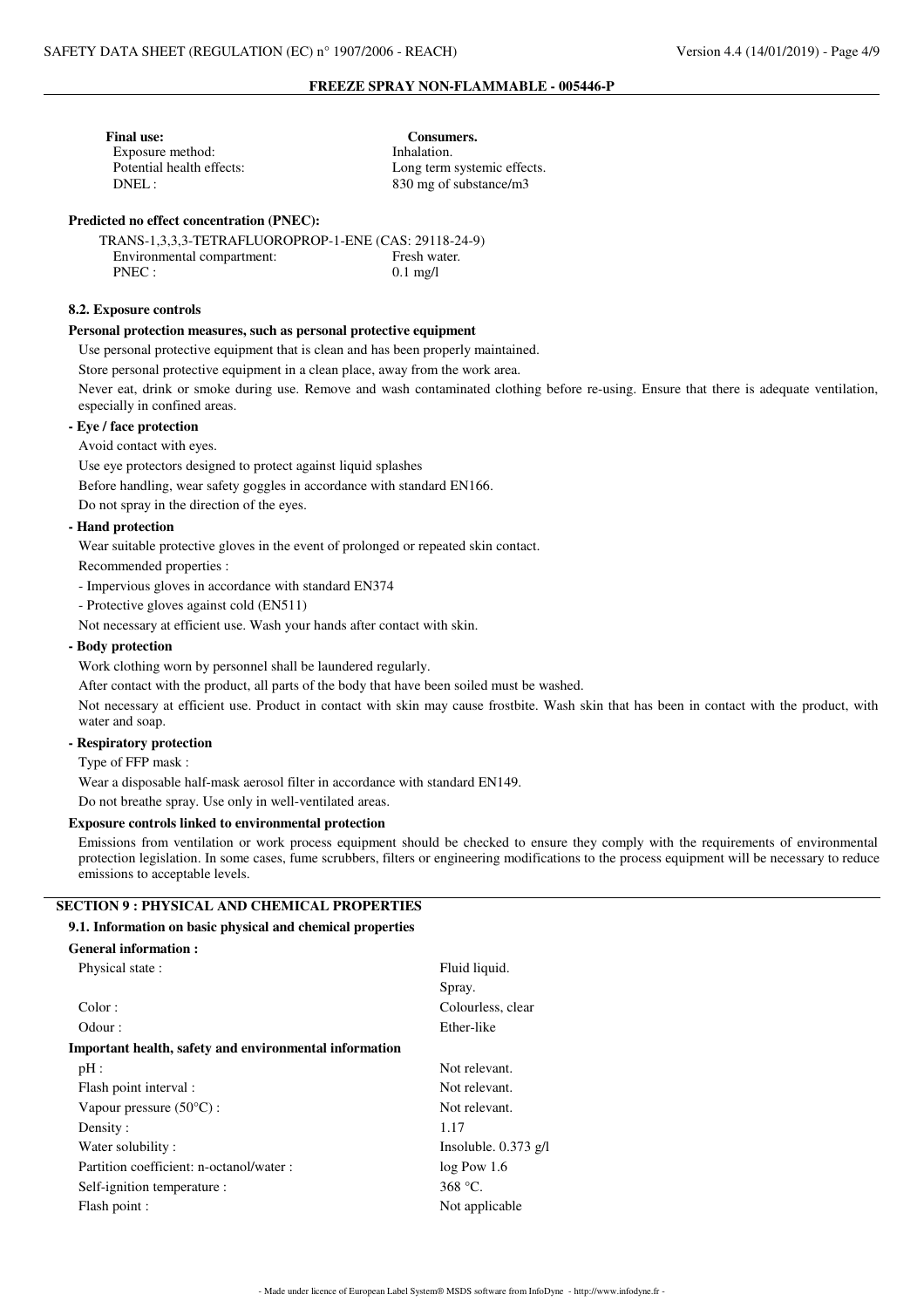| Flammability:                | Not applicable    |
|------------------------------|-------------------|
| 9.2. Other information       |                   |
| Pressure at $20^{\circ}$ C : | $\pm$ 5.0 bar     |
| Pressure at $50^{\circ}$ C : | $\leq$ 12 har     |
| Water content :              | $\leq 0.3 \%$ w/w |

# **SECTION 10 : STABILITY AND REACTIVITY**

**10.1. Reactivity**

#### No data available.

#### **10.2. Chemical stability**

This substance is stable under the recommended handling and storage conditions in section 7.

#### **10.3. Possibility of hazardous reactions**

Under normal conditions of storage and use, hazardous reactions will not occur.

#### **10.4. Conditions to avoid**

Avoid :

## - heat

- flames and hot surfaces

- frost

#### **10.5. Incompatible materials**

Keep away from :

- alkali metals

#### **10.6. Hazardous decomposition products**

The thermal decomposition may release/form :

- carbon monoxide (CO)

- carbon dioxide (CO2)
- Hydrogen fluoride
- Carbonyl halides
- Halogenated compounds

The product is stable. Under normal conditions of storage and use, hazardous decomposition products should not be produced.

# **SECTION 11 : TOXICOLOGICAL INFORMATION**

## **11.1. Information on toxicological effects**

**11.1.1. Substances**

# **Acute toxicity :**

TRANS-1,3,3,3-TETRAFLUOROPROP-1-ENE (CAS: 29118-24-9) Inhalation route (Vapours) : LC50 = 207000 ppm

# **Skin corrosion/skin irritation :**

Trans-1,3,3,3-Tetrafluoroprop-1-ene : No skin irritation (rabbit).

TRANS-1,3,3,3-TETRAFLUOROPROP-1-ENE (CAS: 29118-24-9)

Species : Rabbit

Species : Rat

OECD Guideline 404 (Acute Dermal Irritation / Corrosion)

OECD Guideline 403 (Acute Inhalation Toxicity)

## **Serious damage to eyes/eye irritation :**

Trans-1,3,3,3-Tetrafluoroprop-1-ene : No data available.

# **Respiratory or skin sensitisation :**

Trans-1,3,3,3-Tetrafluoroprop-1-ene : Not sensitizing.

#### **Germ cell mutagenicity :**

TRANS-1,3,3,3-TETRAFLUOROPROP-1-ENE (CAS: 29118-24-9)

No mutagenic effect.

Mutagenesis (in vivo) : Negative.

Species : Mouse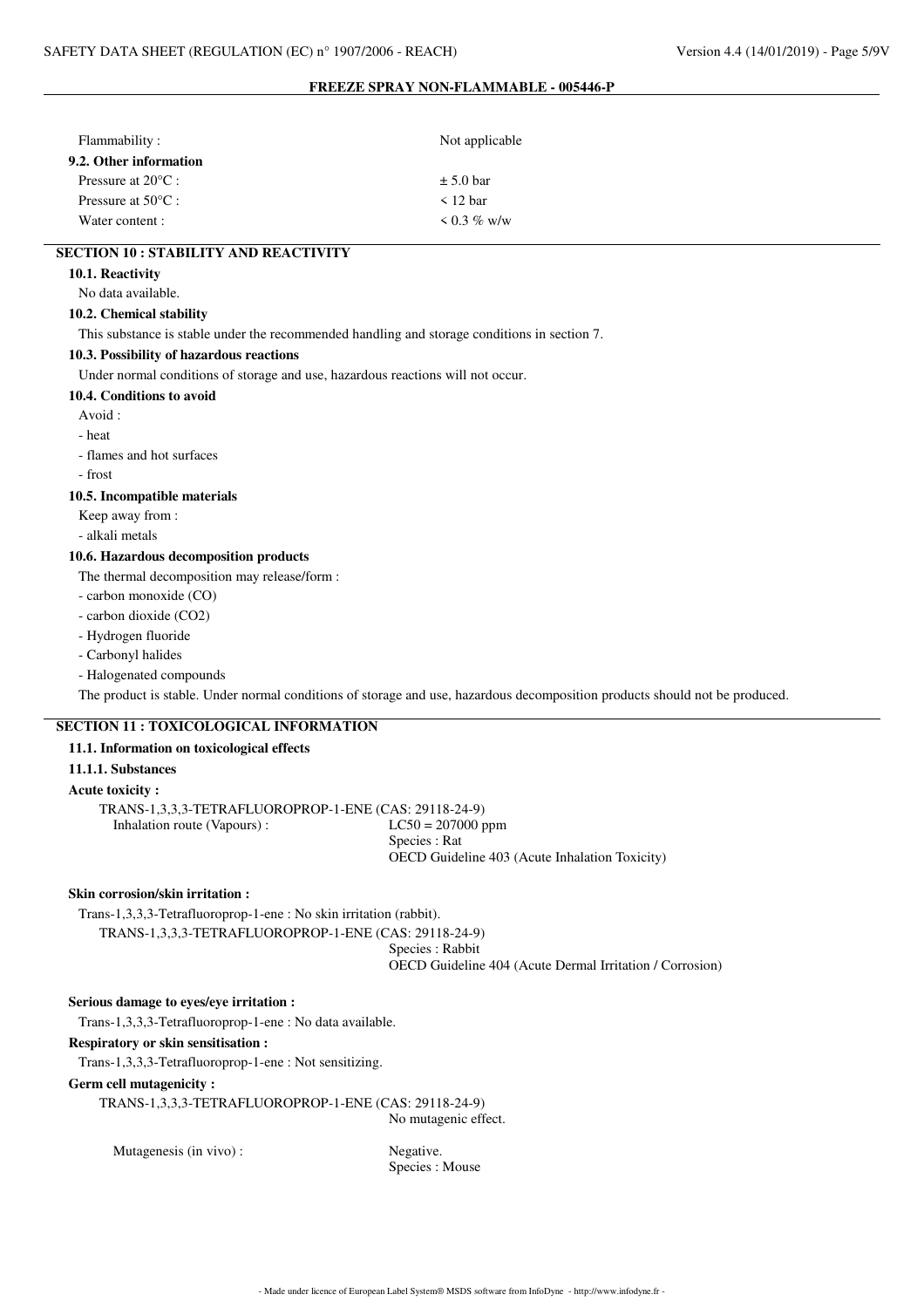OECD Guideline 474 (Mammalian Erythrocyte Micronucleus Test)

| Mutagenesis (in vitro):                                                                   | Negative.<br>Species : Others<br><b>OECD</b> Guideline 473 (In vitro Mammalian Chromosome Aberration Test) |
|-------------------------------------------------------------------------------------------|------------------------------------------------------------------------------------------------------------|
| Ames test (in vitro):                                                                     | Negative.                                                                                                  |
| Carcinogenicity:                                                                          |                                                                                                            |
| Trans-1,3,3,3-Tetrafluoroprop-1-ene : No data available.                                  |                                                                                                            |
| <b>Reproductive toxicant:</b>                                                             |                                                                                                            |
| TRANS-1,3,3,3-TETRAFLUOROPROP-1-ENE (CAS: 29118-24-9)<br>No toxic effect for reproduction |                                                                                                            |

| Species : Rat                                                     |
|-------------------------------------------------------------------|
| <b>OECD</b> Guideline 414 (Prenatal Developmental Toxicity Study) |
| Species : Rat                                                     |
| OECD Guideline 416 (Two-Generation Reproduction Toxicity Study)   |
|                                                                   |

## **Specific target organ systemic toxicity - repeated exposure :**

TRANS-1,3,3,3-TETRAFLUOROPROP-1-ENE (CAS: 29118-24-9)<br>Inhalation route :  $C > 5000$  ppmV/  $C > 5000$  ppmV/6h/day Species : Rat Duration of exposure : 90 days OECD Guideline 413 (Subchronic Inhalation Toxicity: 90-Day)

#### **Aspiration hazard :**

Trans-1,3,3,3-Tetrafluoroprop-1-ene : No data available.

## **SECTION 12 : ECOLOGICAL INFORMATION**

# **12.1. Toxicity**

## **12.1.1. Substances**

| TRANS-1,3,3,3-TETRAFLUOROPROP-1-ENE (CAS: 29118-24-9) |                                                            |
|-------------------------------------------------------|------------------------------------------------------------|
| Fish toxicity:                                        | $LC50 > 117$ mg/l                                          |
|                                                       | Species : Cyprinus carpio                                  |
|                                                       | Duration of exposure : 96 h                                |
|                                                       | <b>OECD</b> Guideline 203 (Fish, Acute Toxicity Test)      |
|                                                       | $NOEC > 117$ mg/l                                          |
|                                                       | Species : Cyprinus carpio                                  |
|                                                       | Duration of exposure : 96 h                                |
|                                                       | OECD Guideline 203 (Fish, Acute Toxicity Test)             |
| Crustacean toxicity:                                  | $EC50 > 160$ mg/l                                          |
|                                                       | Species : Daphnia magna                                    |
|                                                       | Duration of exposure : 48 h                                |
|                                                       | OECD Guideline 202 (Daphnia sp. Acute Immobilisation Test) |
| Algae toxicity:                                       | $ECr50 > 170$ mg/l                                         |
|                                                       | Duration of exposure : 72 h                                |
|                                                       | OECD Guideline 201 (Alga, Growth Inhibition Test)          |
|                                                       | $NOEC > 170$ mg/l                                          |
|                                                       | Duration of exposure : 72 h                                |
|                                                       | <b>OECD</b> Guideline 201 (Alga, Growth Inhibition Test)   |

# **12.2. Persistence and degradability**

#### **12.2.1. Substances**

TRANS-1,3,3,3-TETRAFLUOROPROP-1-ENE (CAS: 29118-24-9)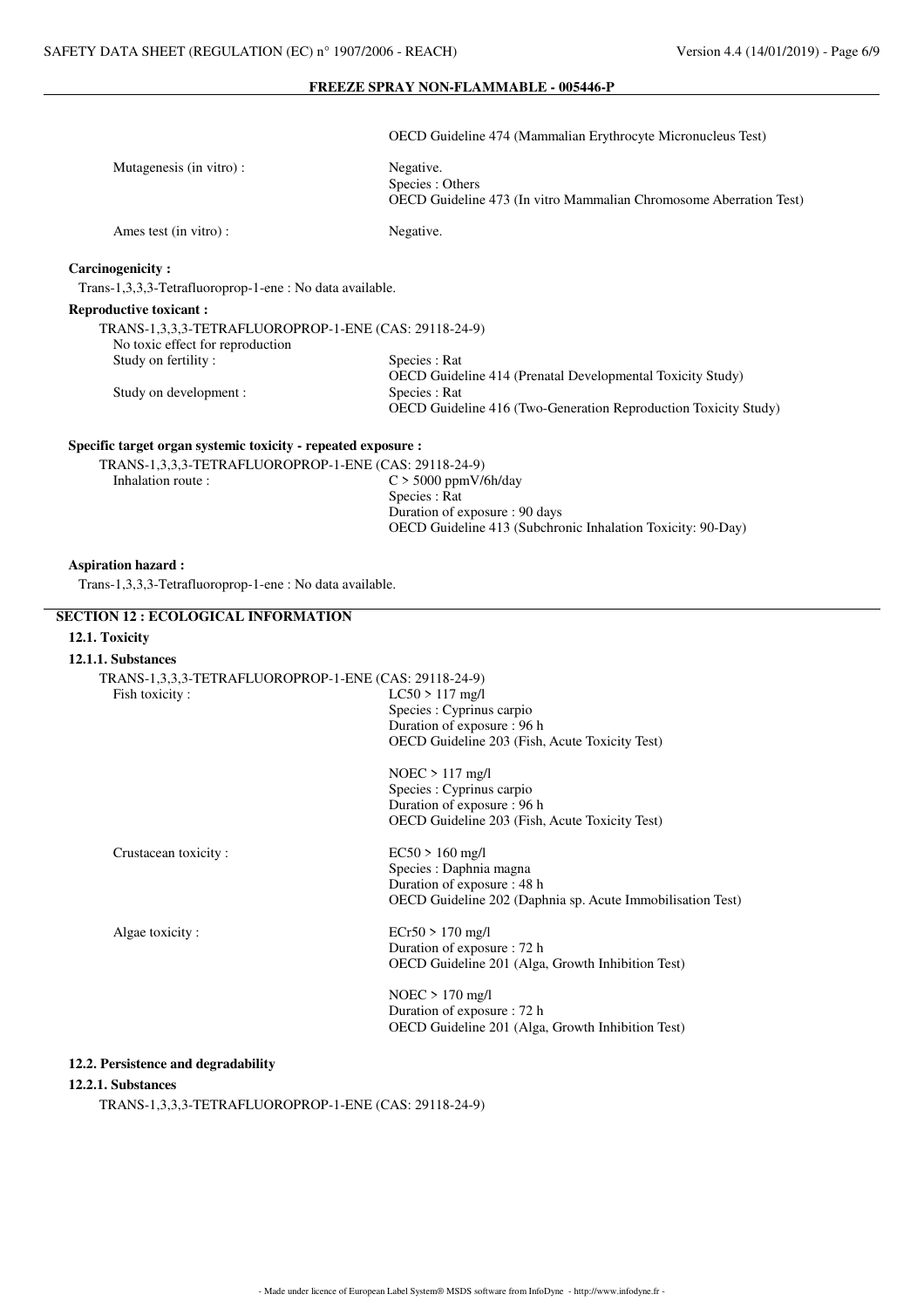Biodegradability : Non-rapidly degradable.

## **12.3. Bioaccumulative potential**

Trans-1,3,3,3-Tetrafluoroprop-1-ene : No bioaccumulation is to be expected (log Pow  $\leq$  4).

#### **12.3.1. Substances**

TRANS-1,3,3,3-TETRAFLUOROPROP-1-ENE (CAS: 29118-24-9)<br>Octanol/water partition coefficient :  $\log K$  oe  $\leq$  = 4 Octanol/water partition coefficient :

#### **12.4. Mobility in soil**

Trans-1,3,3,3-Tetrafluoroprop-1-ene : No data available.

#### **12.5. Results of PBT and vPvB assessment**

Trans-1,3,3,3-Tetrafluoroprop-1-ene : No data available.

## **12.6. Other adverse effects**

No data available.

# **SECTION 13 : DISPOSAL CONSIDERATIONS**

Proper waste management of the substance and/or its container must be determined in accordance with Directive 2008/98/EC.

#### **13.1. Waste treatment methods**

Do not pour into drains or waterways.

## **Waste :**

Waste management is carried out without endangering human health, without harming the environment and, in particular without risk to water, air, soil, plants or animals.

Recycle or dispose of waste in compliance with current legislation, preferably via a certified collector or company.

Do not contaminate the ground or water with waste, do not dispose of waste into the environment.

Recycle or dispose of waste in complaince with current legislation, namely the Ordinance on the Avoidance and Disposal of Waste (Waste Ordinance, VVEA, SR 814.600), the Ordinance on Waste from June 22, 2005 (VeVA, SR 814, 610) and DETEC Ordinance on Waste Lists.

Disposal of the product (the unused product, residual quantities, the cured product, emptied but uncleaned packaging) : preferably by an approved waste collector or a specialist disposal company. Suitable containers and methods of waste treatment should be used.

## **Soiled packaging :**

Empty container completely. Keep label(s) on container.

Give to a certified disposal contractor.

#### **Codes of wastes (Decision 2014/955/EC, Directive 2008/98/EEC on hazardous waste) :**

15 01 10 \* packaging containing residues of or contaminated by dangerous substances

## **SECTION 14 : TRANSPORT INFORMATION**

Transport product in compliance with provisions of the ADR for road, RID for rail, IMDG for sea and ICAO/IATA for air transport (ADR 2017 - IMDG 2016 - ICAO/IATA 2017).

#### **14.1. UN number**

1950

### **14.2. UN proper shipping name**

UN1950=AEROSOLS, asphyxiant

- **14.3. Transport hazard class(es)**
	- Classification :

2.2

-

-

ADR/RID Label : Limited Quantity : 2.2 is not applicable.

## **14.4. Packing group**

## **14.5. Environmental hazards**

#### **14.6. Special precautions for user**

| <b>ADR/RID</b> | Class | Code              | Pack gr. | Label          | Ident.     | LO             | Provis.         | EC   | 'Cat. | Tunnel |
|----------------|-------|-------------------|----------|----------------|------------|----------------|-----------------|------|-------|--------|
|                |       | 5A                |          | $\overline{a}$ |            |                | 190 327 344 625 | lE0  |       |        |
| <b>IMDG</b>    | Class | 2°Label           | Pack gr. | LO             | <b>EMS</b> | Provis.        | EC              |      |       |        |
|                |       | See SP631-        |          | See SP277      | F-D.S-U    | 63 190 277 327 | l E0            |      |       |        |
|                |       |                   |          |                |            | 344 381 959    |                 |      |       |        |
| <b>IATA</b>    | Class | $2^{\circ}$ Label | Pack gr. | Passager       | Passager   | Cargo          | Cargo           | note | EO    |        |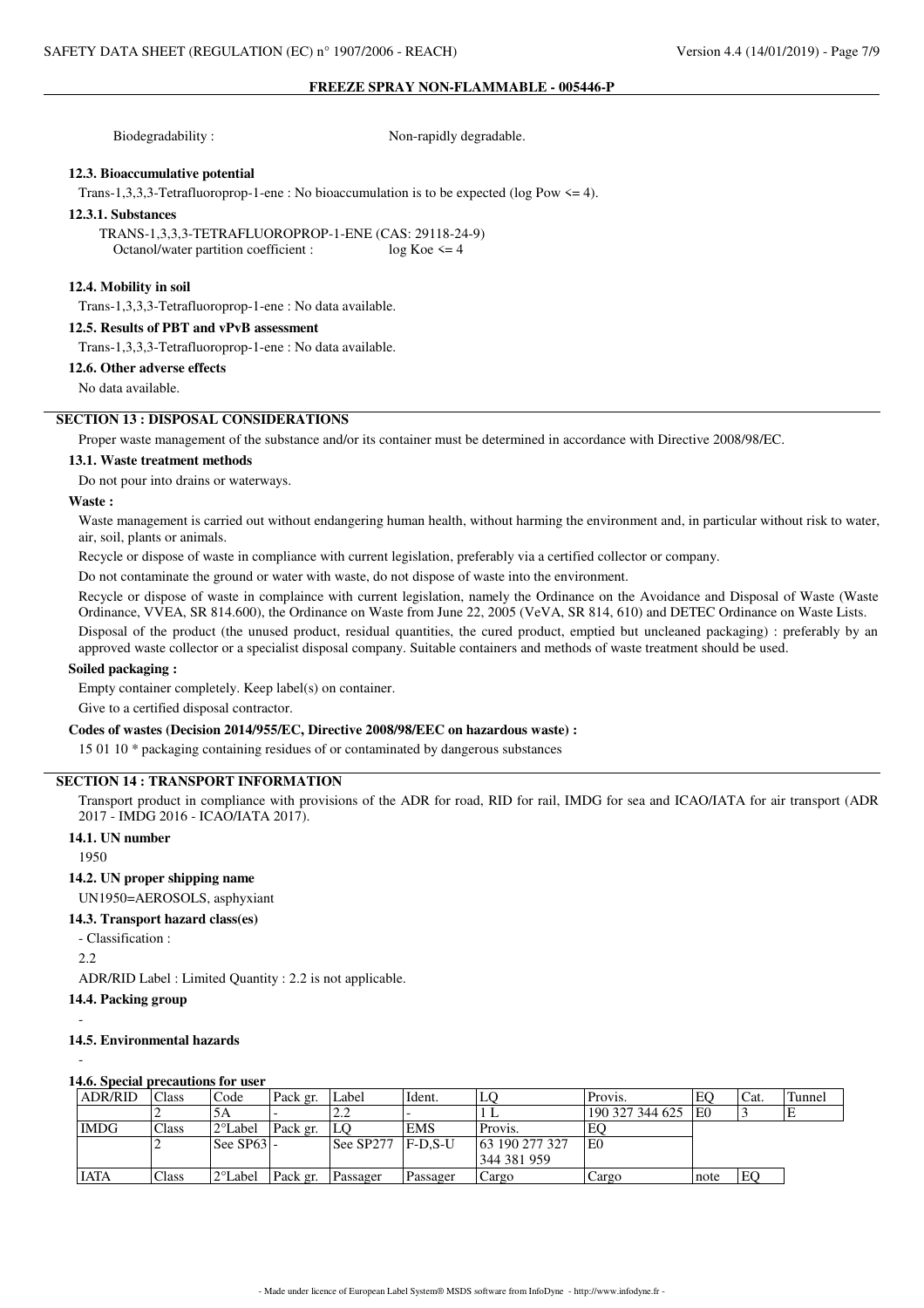| 2.2 | $\overline{\phantom{0}}$ | $\overline{\phantom{0}}$ | 203  | 75 kg             | 203                      | 150 kg                   | A98  | ΙE <sub>0</sub> |
|-----|--------------------------|--------------------------|------|-------------------|--------------------------|--------------------------|------|-----------------|
|     |                          |                          |      |                   |                          |                          | A145 |                 |
|     |                          |                          |      |                   |                          |                          | A167 |                 |
|     |                          |                          |      |                   |                          |                          | A802 |                 |
| 2.2 | $\overline{\phantom{0}}$ | $\overline{\phantom{0}}$ | Y203 | $30 \text{ kg}$ G | $\overline{\phantom{0}}$ | $\overline{\phantom{0}}$ | A98  | E <sub>0</sub>  |
|     |                          |                          |      |                   |                          |                          | A145 |                 |
|     |                          |                          |      |                   |                          |                          | A167 |                 |
|     |                          |                          |      |                   |                          |                          | A802 |                 |

For limited quantities, see part 2.7 of the OACI/IATA and chapter 3.4 of the ADR and IMDG.

For excepted quantities, see part 2.6 of the OACI/IATA and chapter 3.5 of the ADR and IMDG.

#### **14.7. Transport in bulk according to Annex II of Marpol and the IBC Code**

No data available.

## **SECTION 15 : REGULATORY INFORMATION**

## **15.1. Safety, health and environmental regulations/legislation specific for the substance or mixture**

**- Classification and labelling information included in section 2:**

The following regulations have been used:

- Directive 75/324/CEE modified by directive 2013/10/UE
- EU Regulation No. 1272/2008 amended by EU Regulation No. 2018/669 (ATP 11)

#### **- Container information:**

No data available.

## **- Particular provisions :**

No data available.

## **15.2. Chemical safety assessment**

A chemical safety assessment has been carried out for the following products or for the substances in these products :

Trans-1,3,3,3-Tetrafluoroprop-1-ene

# **SECTION 16 : OTHER INFORMATION**

Since the user's working conditions are not known by us, the information supplied on this safety data sheet is based on our current level of knowledge and on national and community regulations.

It is at all times the responsibility of the user to take all necessary measures to comply with legal requirements and local regulations.

The information in this safety data sheet must be regarded as a description of the safety requirements relating to the substance and not as a guarantee of the properties thereof.

## **Wording of the phrases mentioned in section 3 :**

H280 Contains gas under pressure; may explode if heated.

## **Abbreviations :**

DNEL : Derived No-Effect Level

PNEC : Predicted No-Effect Concentration

ADR : European agreement concerning the international carriage of dangerous goods by Road.

IMDG : International Maritime Dangerous Goods.

IATA : International Air Transport Association.

ICAO : International Civil Aviation Organisation

RID : Regulations concerning the International carriage of Dangerous goods by rail.

WGK : Wassergefahrdungsklasse (Water Hazard Class).

PBT: Persistent, bioaccumulable and toxic.

vPvB : Very persistent, very bioaccumulable.

SVHC : Substances of very high concern.

# **Difference Report**

Revision: N°4 (10/01/2019) / GHS n°1 / GHS US n°) / Version: N°4 (14/01/2019)

Revision: N°3 (10/07/2017) / Version: N°1 (10/07/2017)